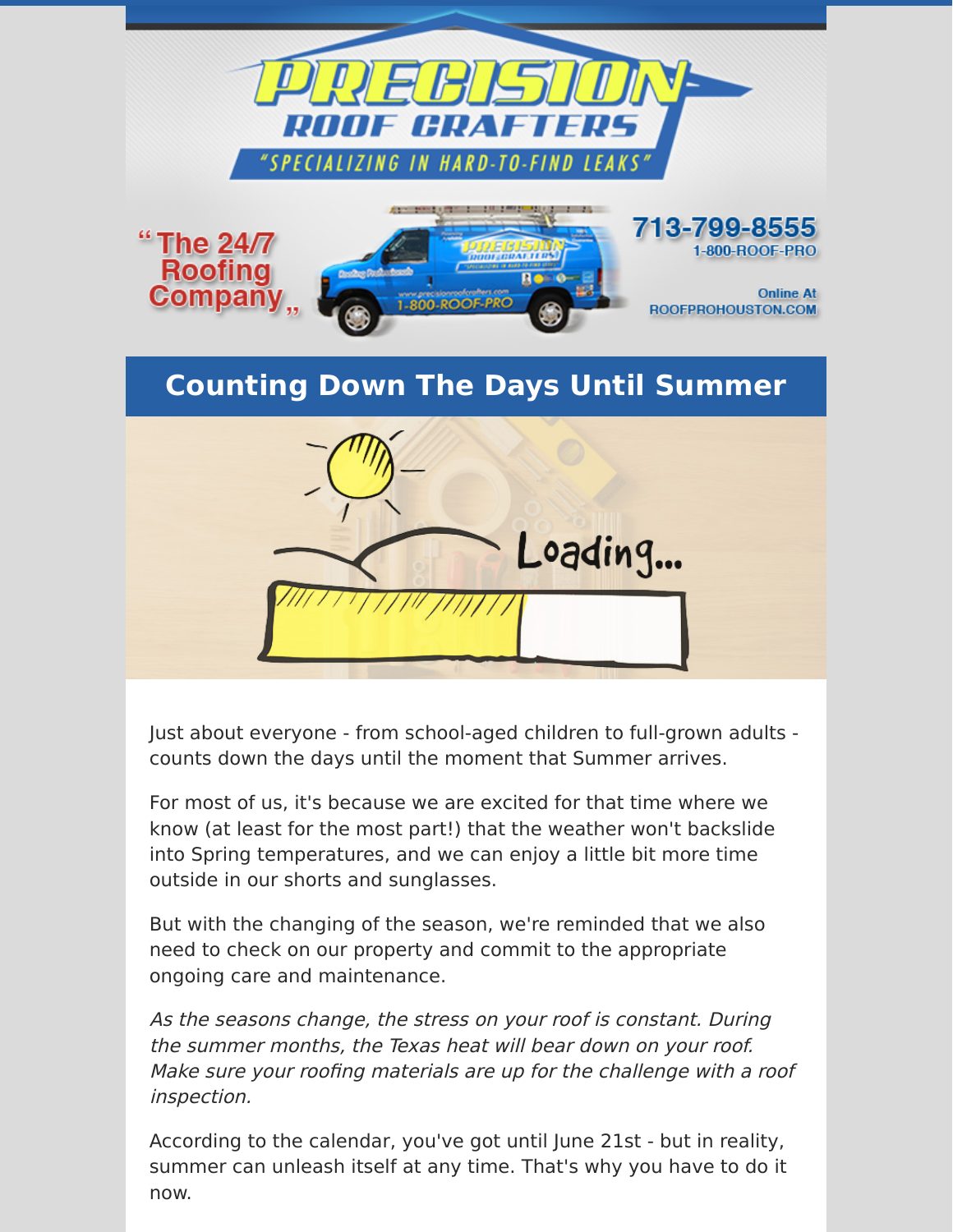## **[Request Service](https://www.precisionroofcrafters.com/contact-us.php)**



**More Time In The Sun Means More Time Wearing Sunscreen -** National Sunscreen Day (sometimes called "Don't Fry Day") is on May 28th. As you spend more time outdoors at the end of spring and the beginning of summer, don't forget to apply that sunscreen.



## **Preparing Your Property For Summer**

While most homeowners think about upgrading their grill or backyard for the summer, you have to take care of your entire property - and we can help with your roof. We've got some tips to make all parts of your property summer-ready.